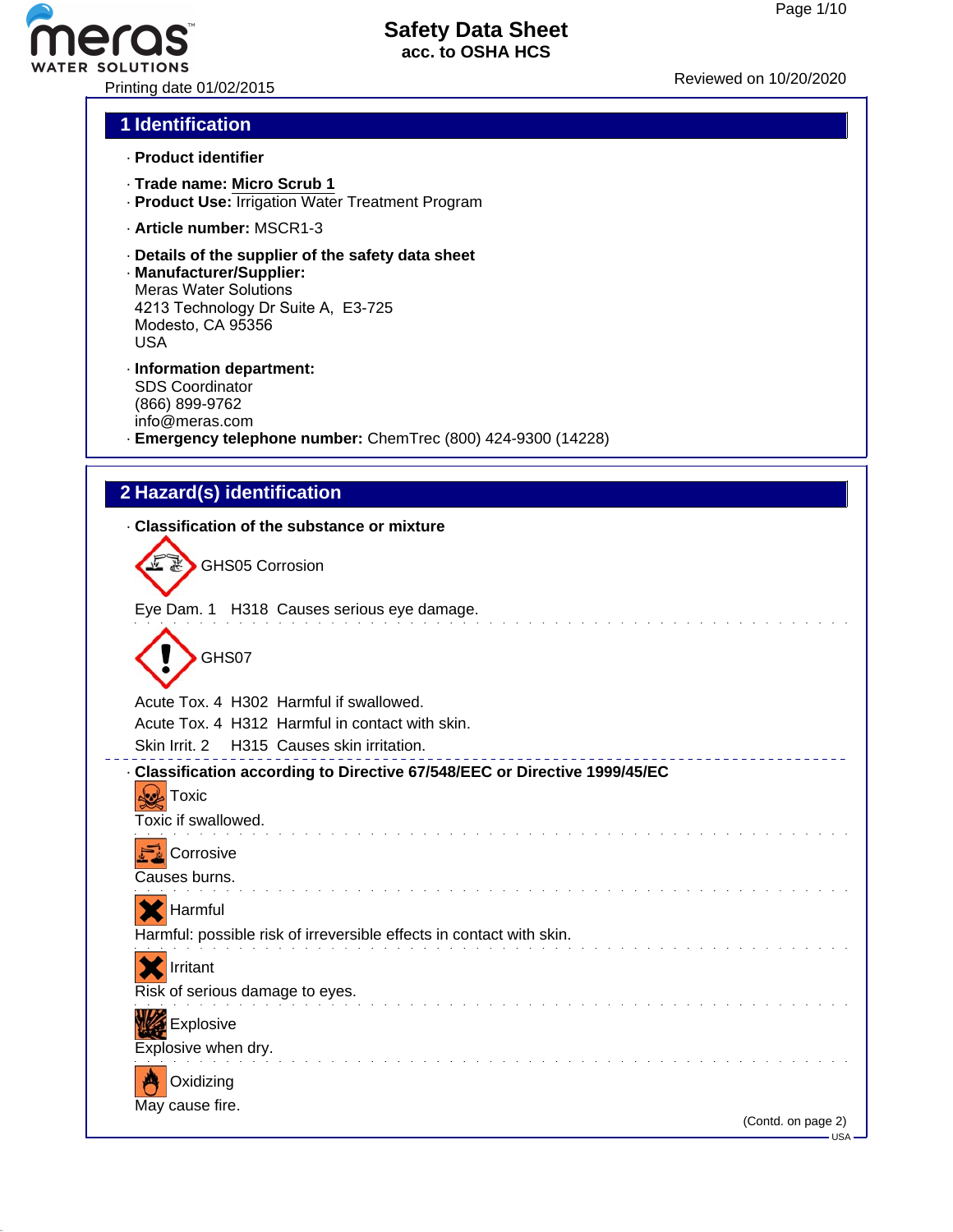R SOLUTIONS

# Printing date 01/02/2015 **Printing** date 01/02/2020

**Trade name: Micro Scrub 1**

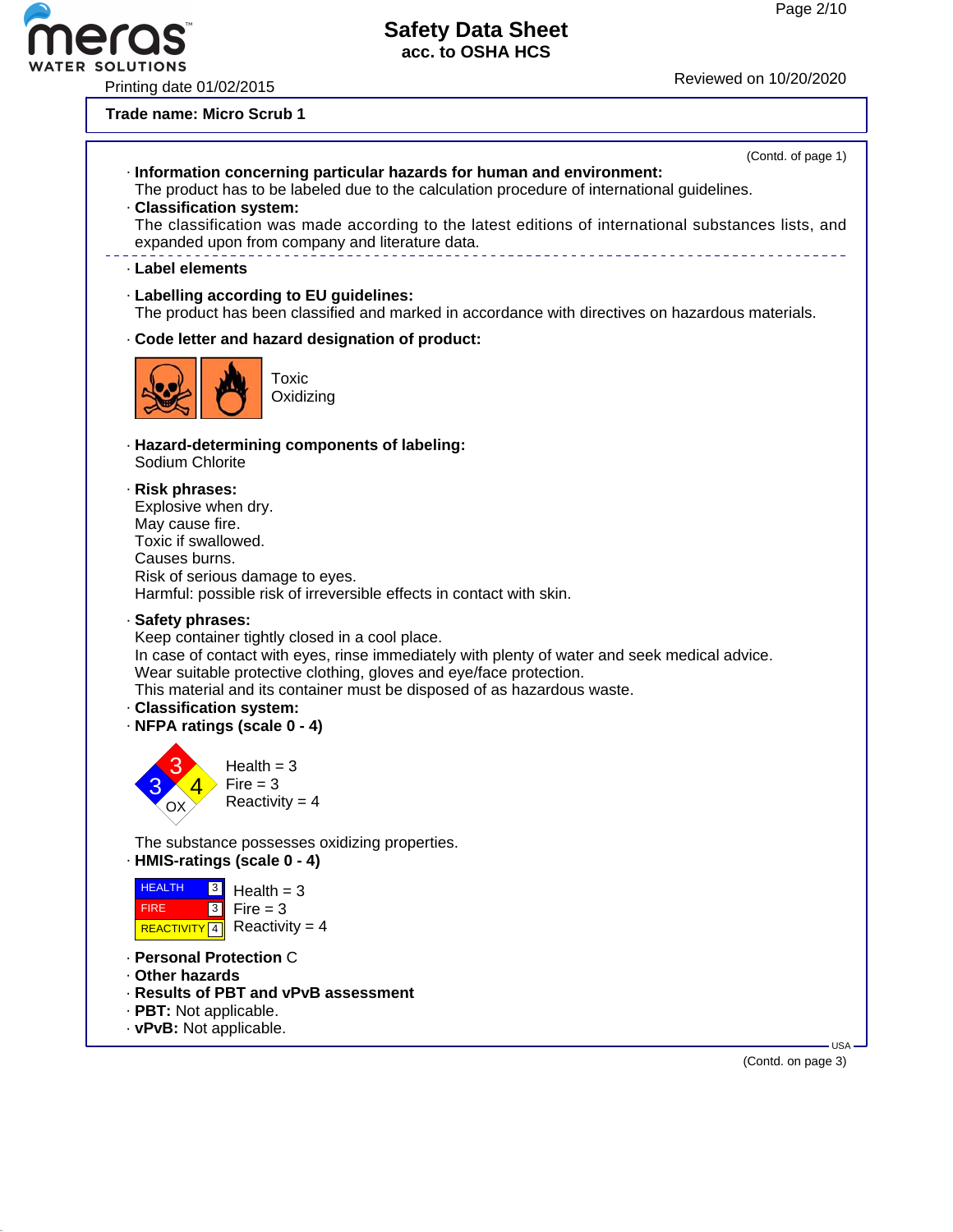Printing date 01/02/2015

**Trade name: Micro Scrub 1**

(Contd. of page 2)

## **3 Composition/information on ingredients**

- · **Chemical characterization: Mixtures**
- · **Description:** Mixture of the substances listed below with nonhazardous additions.
- · **Dangerous components:**

7758-19-2 Sodium Chlorite 15.0%

## **4 First-aid measures**

- · **Description of first aid measures**
- · **General information:** Immediately remove any clothing soiled by the product.
- In case of irregular breathing or respiratory arrest provide artificial respiration.
- · **After inhalation:** In case of unconsciousness place patient stably in side position for transportation.
- · **After skin contact:** Immediately wash with water and soap and rinse thoroughly.
- · **After eye contact:** Rinse opened eye for several minutes under running water. Then consult a doctor.
- · **After swallowing:**

Do not induce vomiting; immediately call for medical help.

Drink copious amounts of water and provide fresh air. Immediately call a doctor.

- · **Most important symptoms and effects, both acute and delayed** No further relevant information available.
- · **Indication of any immediate medical attention and special treatment needed** No further relevant information available.

## **5 Fire-fighting measures**

- · **Extinguishing media**
- · **Suitable extinguishing agents:** CO2, extinguishing powder or water spray. Fight larger fires with water spray or alcohol resistant foam.
- · **Special hazards arising from the substance or mixture**
- During heating or in case of fire poisonous gases are produced.
- · **Advice for firefighters**
- · **Protective equipment:** Mouth respiratory protective device.

## **6 Accidental release measures**

- · **Personal precautions, protective equipment and emergency procedures** Mount respiratory protective device. Wear protective equipment. Keep unprotected persons away. · **Environmental precautions:** Dilute with plenty of water. Do not allow to enter sewers/ surface or ground water. · **Methods and material for containment and cleaning up:** Absorb with liquid-binding material (sand, diatomite, acid binders, universal binders, sawdust). Use neutralizing agent. Dispose contaminated material as waste according to item 13. Ensure adequate ventilation. · **Reference to other sections**
	- See Section 7 for information on safe handling. See Section 8 for information on personal protection equipment.

(Contd. on page 4)



USA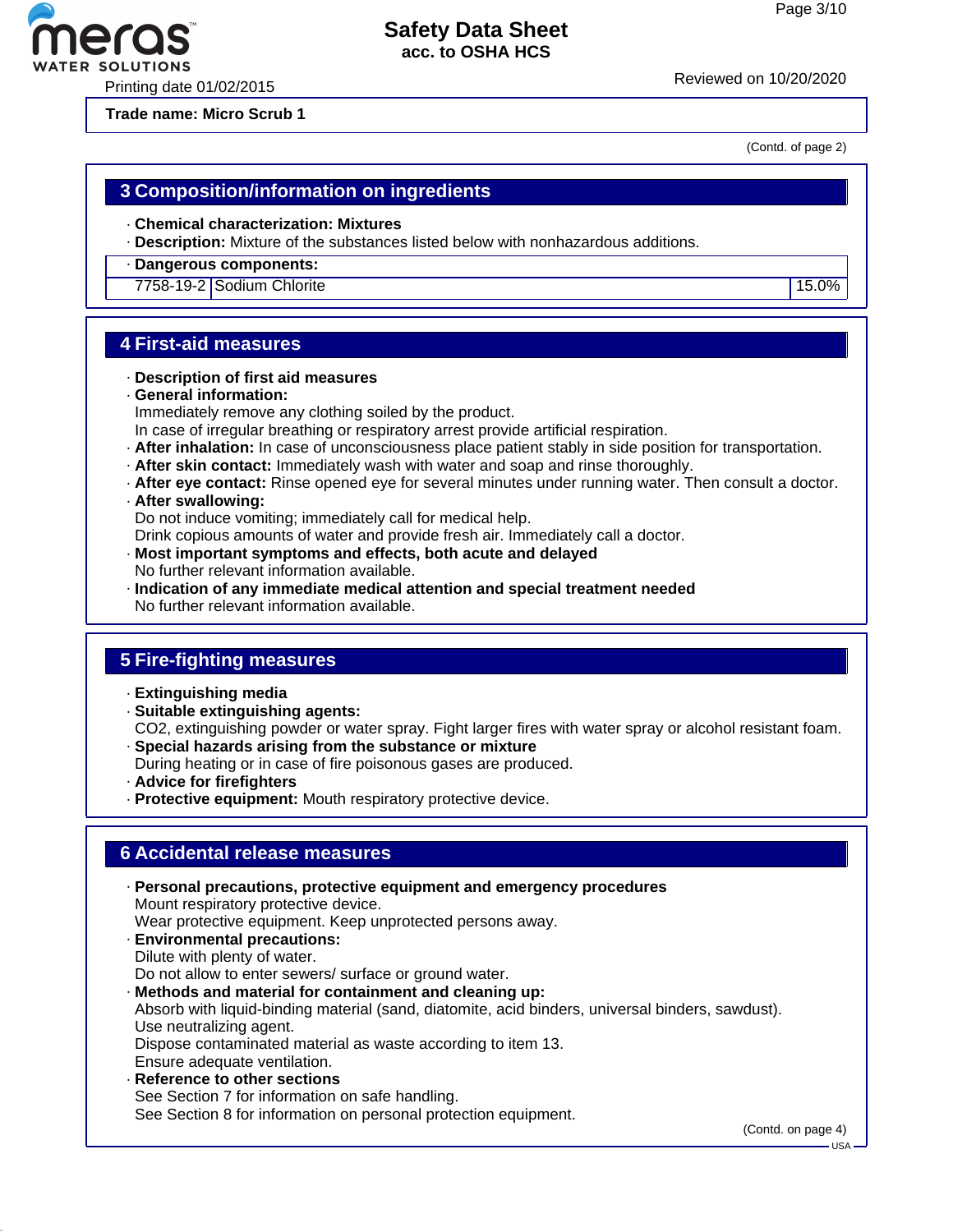Printing date 01/02/2015 Reviewed on 10/20/20<sup>20</sup>

**Trade name: Micro Scrub 1**

See Section 13 for disposal information.

# **7 Handling and storage**

- · **Precautions for safe handling** Ensure good ventilation/exhaustion at the workplace. Prevent formation of aerosols.
- · **Information about protection against explosions and fires:** Protect from heat.

Keep respiratory protective device available.

- · **Conditions for safe storage, including any incompatibilities**
- · **Storage:**
- · **Requirements to be met by storerooms and receptacles:** The recommended storage temperature is above 32F, preferably at room temperature (70F) Store closed containers in a cool, dry, well-ventilated area with acid-resistant floors. Keep out of direct sunlight and away from water, heat and incompatible materials. · **Information about storage in one common storage facility:** Not required.
- · **Further information about storage conditions:** Keep receptacle tightly sealed. Store in cool, dry conditions in well sealed receptacles. Protect from heat and direct sunlight. · **Specific end use(s)** No further relevant information available.

# **8 Exposure controls/personal protection**

- · **Additional information about design of technical systems:** No further data; see item 7.
- · **Control parameters**

· **Components with limit values that require monitoring at the workplace:** The product does not contain any relevant quantities of materials with critical values that have to be monitored at the workplace.

- · **Additional information:** The lists that were valid during the creation were used as basis.
- · **Exposure controls**
- · **Personal protective equipment:**
- · **General protective and hygienic measures:**

Keep away from foodstuffs, beverages and feed. Immediately remove all soiled and contaminated clothing. Wash hands before breaks and at the end of work. Avoid contact with the eyes. Avoid contact with the eyes and skin.

· **Breathing equipment:**

In case of brief exposure or low pollution use respiratory filter device. In case of intensive or longer exposure use respiratory protective device that is independent of circulating air.

· **Protection of hands:**



Protective gloves

The glove material has to be impermeable and resistant to the product/ the substance/ the preparation. (Contd. on page 5)

(Contd. of page 3)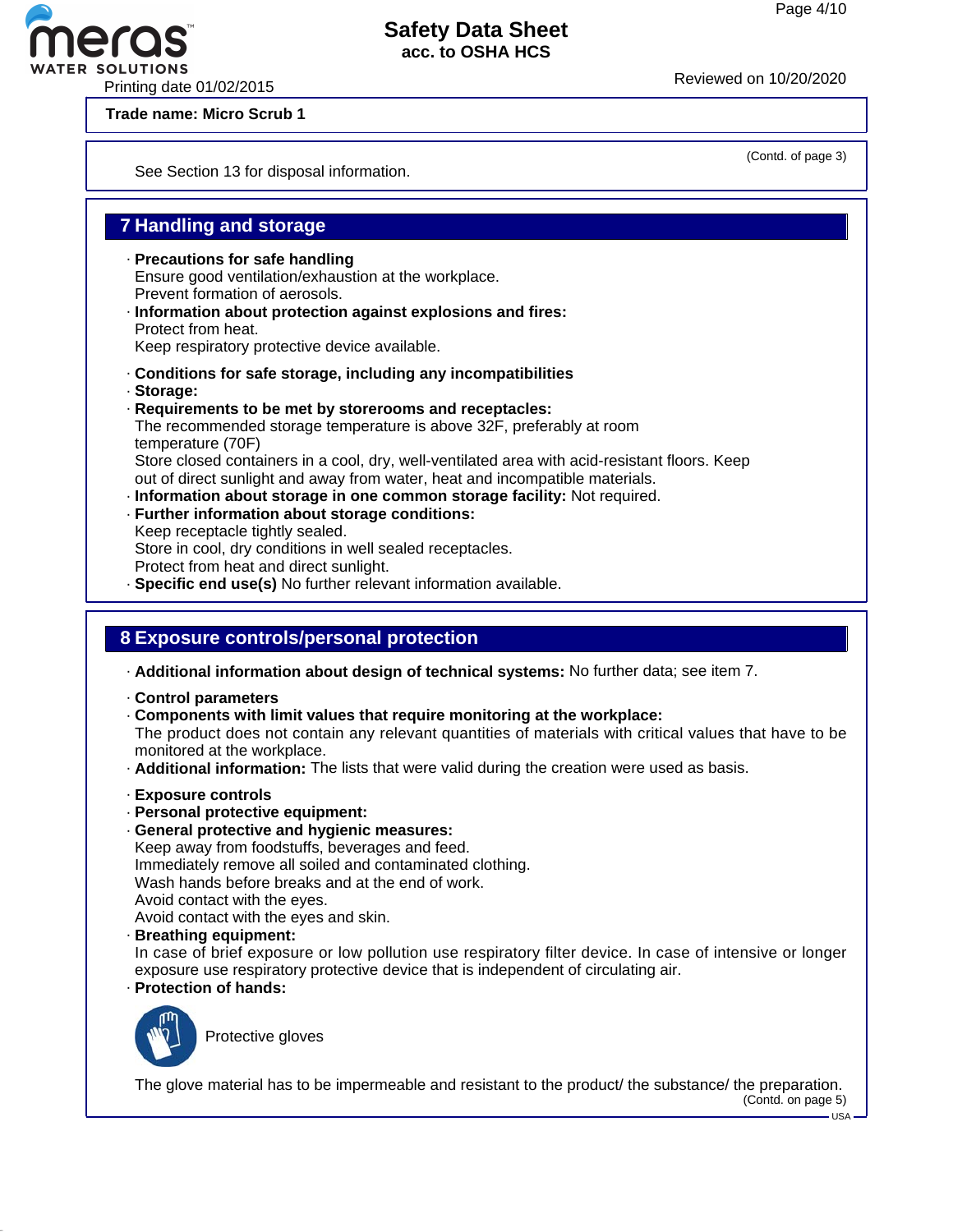$-$ USA -

## **Safety Data Sheet acc. to OSHA HCS**

Printing date 01/02/2015 Reviewed on 10/20/20<sup>20</sup>

ero

#### **Trade name: Micro Scrub 1**

| (Contd. of page 4)<br>Due to missing tests no recommendation to the glove material can be given for the product/ the<br>preparation/ the chemical mixture.                                                                                                                                                                                                    |
|---------------------------------------------------------------------------------------------------------------------------------------------------------------------------------------------------------------------------------------------------------------------------------------------------------------------------------------------------------------|
| Selection of the glove material on consideration of the penetration times, rates of diffusion and the<br>degradation                                                                                                                                                                                                                                          |
| Material of gloves                                                                                                                                                                                                                                                                                                                                            |
| The selection of the suitable gloves does not only depend on the material, but also on further marks of<br>quality and varies from manufacturer to manufacturer. As the product is a preparation of several<br>substances, the resistance of the glove material can not be calculated in advance and has therefore to<br>be checked prior to the application. |
| - Penetration time of glove material<br>The exact break through time has to be found out by the manufacturer of the protective gloves and has<br>to be observed.                                                                                                                                                                                              |
| · Eye protection:                                                                                                                                                                                                                                                                                                                                             |



Tightly sealed goggles

# **9 Physical and chemical properties** · **Information on basic physical and chemical properties** · **General Information** · **Appearance: Form:** Liquid **Color:** Yellow tint · Odor: Slight Chlorine · Odor threshold: Not determined. · **pH-value at 20 °C (68 °F):** >12 · **Specific Gravity** 1.2 - 1.23 · **Change in condition Melting point/Melting range:** Undetermined.<br>**Boiling point/Boiling range:** 106 °C (223 °F) **Boiling point/Boiling range: Freezing Point:**  $-18 \degree C (-0 \degree F)$ · **Flash point:** Not applicable. · **Flammability (solid, gaseous):** Not applicable. · **Ignition temperature: Decomposition temperature:** Not determined. · **Auto igniting:** Product is not selfigniting. · **Danger of explosion:** Explosive when dry. · **Explosion limits:** Lower: Not determined. Upper: Not determined. · **Vapor pressure at 20 °C (68 °F):** 23 hPa (17 mm Hg) · **Density at 20 °C (68 °F):** 10.05 g/cm<sup>3</sup> (83.867 lbs/gal)<br>· **Relative density Not determined.** · Relative density (Contd. on page 6)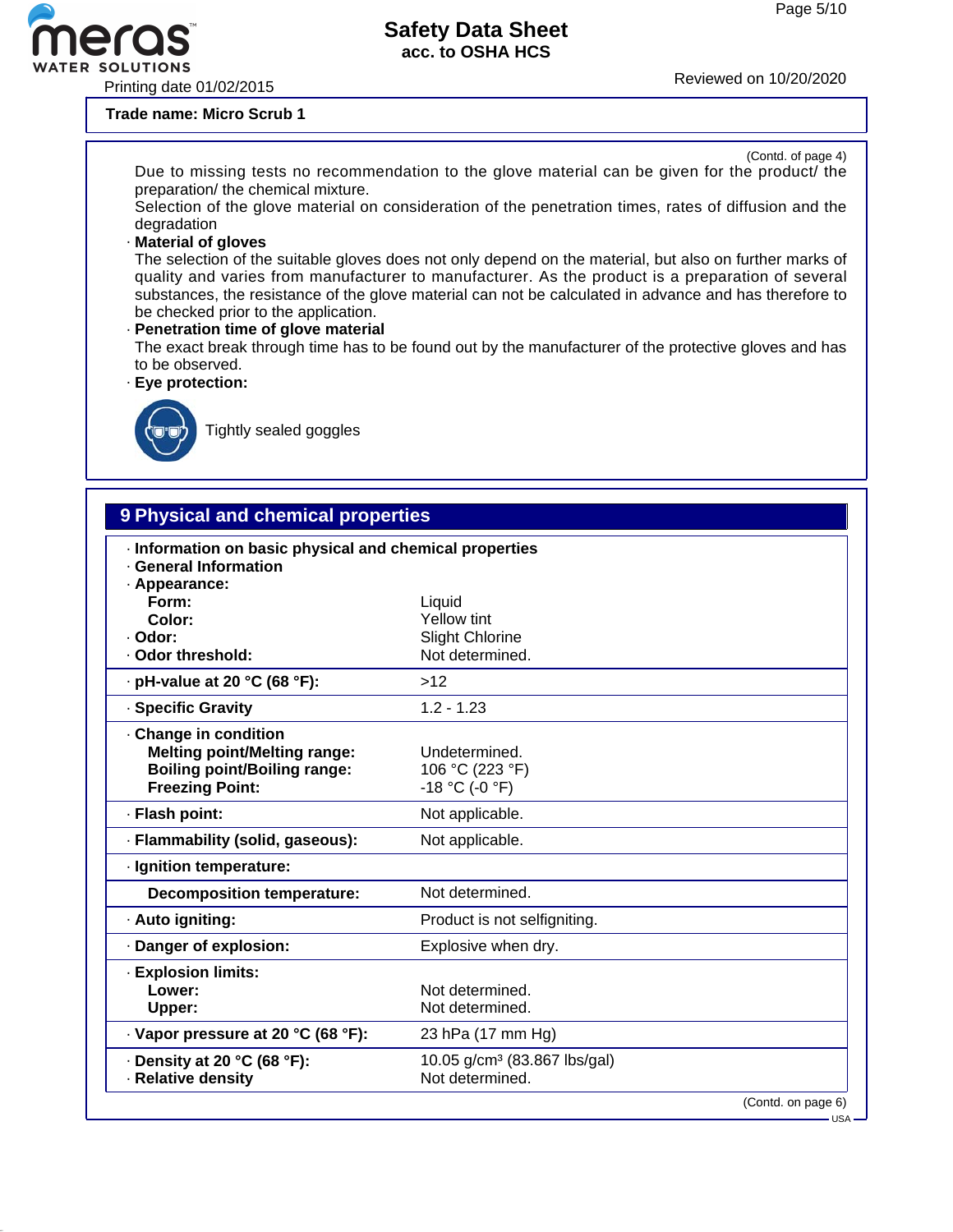

Printing date 01/02/2015 Reviewed on 10/20/20<sup>20</sup>

**Trade name: Micro Scrub 1**

|                                                                            |                                                       | (Contd. of page 5) |
|----------------------------------------------------------------------------|-------------------------------------------------------|--------------------|
| · Vapor density<br>· Liquid Density at 20 °C (68 °F)<br>- Evaporation rate | Not determined.<br>$10.05$ lbs/gal<br>Not determined. |                    |
| · Solubility in / Miscibility with<br>Water:                               | Fully miscible.                                       |                    |
| - Partition coefficient (n-octanol/water): Not determined.                 |                                                       |                    |
| · Viscosity:<br>Dynamic:<br>Kinematic:                                     | Not determined.<br>Not determined.                    |                    |
| · Solvent content:<br><b>Organic solvents:</b>                             | $0.0\%$                                               |                    |
| Solids content:<br>Other information                                       | 25.0%<br>No further relevant information available.   |                    |

# **10 Stability and reactivity**

- · **Reactivity**
- · **Chemical stability**
- · **Thermal decomposition / conditions to be avoided:**
- No decomposition if used according to specifications.
- · **Possibility of hazardous reactions** No dangerous reactions known.
- · **Conditions to avoid** No further relevant information available.
- · **Incompatible materials:** No further relevant information available.
- · **Hazardous decomposition products:** No dangerous decomposition products known.

# **11 Toxicological information**

- · **Information on toxicological effects**
- · **Acute toxicity:**
- · **Primary irritant effect:**
- · **on the skin:** Caustic effect on skin and mucous membranes.
- · **on the eye:**
- Strong caustic effect.

Strong irritant with the danger of severe eye injury.

- · **Sensitization:** No sensitizing effects known.
- · **Additional toxicological information:**

The product shows the following dangers according to internally approved calculation methods for preparations:

Toxic

Corrosive

Irritant

Swallowing will lead to a strong caustic effect on mouth and throat and to the danger of perforation of esophagus and stomach.

#### · **Carcinogenic categories**

· **IARC (International Agency for Research on Cancer)**

7758-19-2 Sodium Chlorite 3

(Contd. on page 7)

USA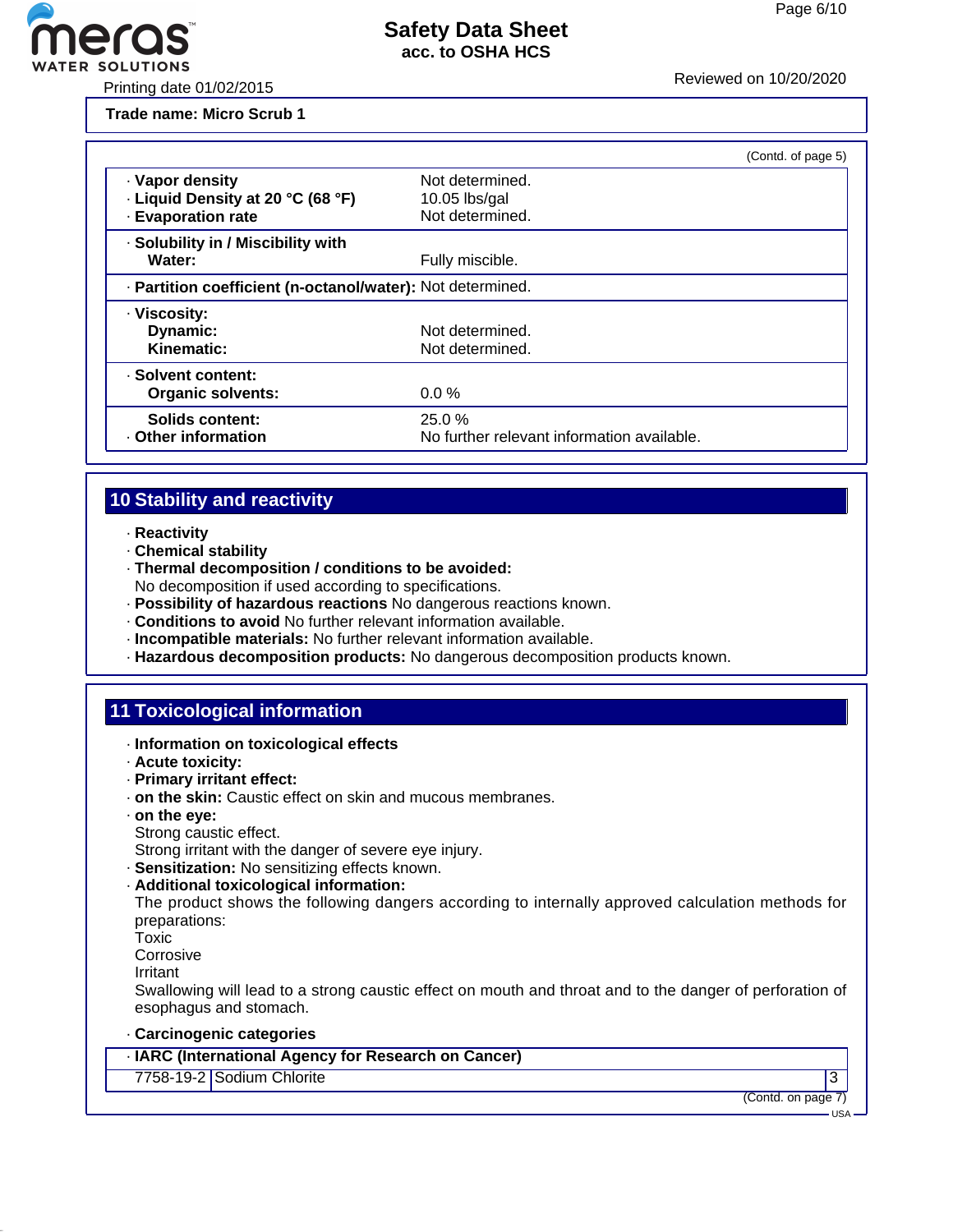(Contd. of page 6)

## **Safety Data Sheet acc. to OSHA HCS**

Printing date 01/02/2015 Reviewed on 10/20/20<sup>20</sup>

ER SOLUTIONS

**Trade name: Micro Scrub 1**

#### · **NTP (National Toxicology Program)**

None of the ingredients is listed.

#### · **OSHA-Ca (Occupational Safety & Health Administration)**

None of the ingredients is listed.

# **12 Ecological information**

- · **Toxicity**
- · **Aquatic toxicity:** No further relevant information available.
- · **Persistence and degradability** No further relevant information available.
- · **Bioaccumulative potential** No further relevant information available.
- · **Mobility in soil** No further relevant information available.
- · **Additional ecological information:**
- · **General notes:**

Water hazard class 2 (Self-assessment): hazardous for water

Do not allow product to reach ground water, water course or sewage system.

Must not reach bodies of water or drainage ditch undiluted or unneutralized.

Danger to drinking water if even small quantities leak into the ground.

Rinse off of bigger amounts into drains or the aquatic environment may lead to increased pH-values. A high pH-value harms aquatic organisms. In the dilution of the use-level the pH-value is considerably reduced, so that after the use of the product the aqueous waste, emptied into drains, is only low waterdangerous.

- · **Results of PBT and vPvB assessment**
- · **PBT:** Not applicable.
- · **vPvB:** Not applicable.
- · **Other adverse effects** No further relevant information available.

# **13 Disposal considerations**

- · **Waste treatment methods**
- · **Recommendation:**

Must not be disposed of together with household garbage. Do not allow product to reach sewage system.

- · **Uncleaned packagings:**
- · **Recommendation:** Disposal must be made according to official regulations.
- · **Recommended cleansing agent:** Water, if necessary with cleansing agents.

| · UN-Number             |                                                              |
|-------------------------|--------------------------------------------------------------|
| · DOT, IMDG, IATA       | <b>UN3267</b>                                                |
| UN proper shipping name |                                                              |
| · DOT                   | Corrosive liquid, basic, organic, n.o.s. (Chlorite solution) |
| · IMDG                  | CORROSIVE LIQUID, BASIC, ORGANIC, N.O.S.                     |
|                         | (CHLORITE SOLUTION)                                          |
| · IATA                  | CORROSIVE LIQUID, BASIC, ORGANIC, N.O.S.                     |
|                         | (SODIUM CHLORITE)                                            |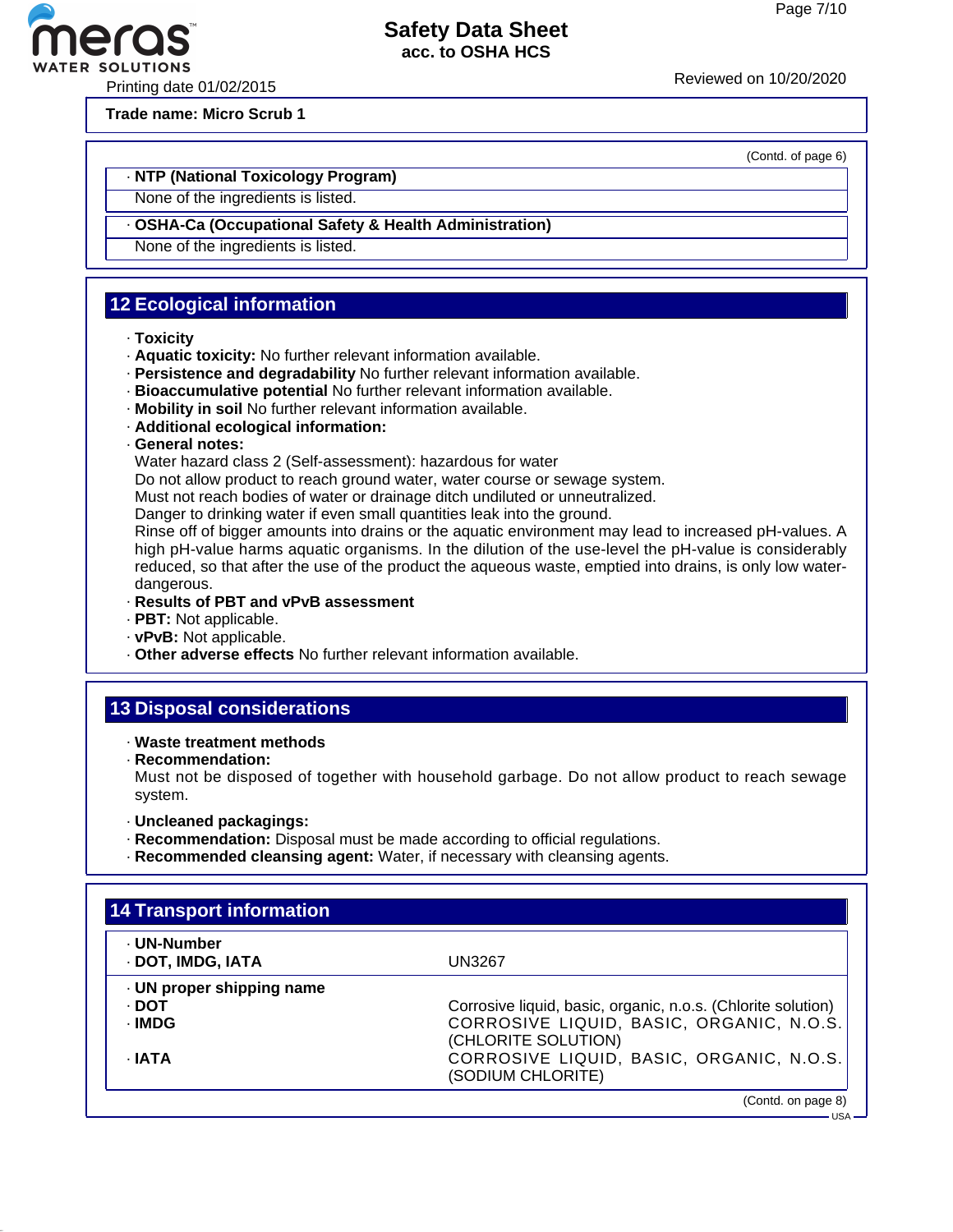

**Trade name: Micro Scrub 1**

|                                              | (Contd. of page 7)                                                                                  |
|----------------------------------------------|-----------------------------------------------------------------------------------------------------|
| · Transport hazard class(es)                 |                                                                                                     |
| $\cdot$ DOT                                  |                                                                                                     |
| . Class                                      | 8 Corrosive substances                                                                              |
| · IMDG, IATA                                 |                                                                                                     |
|                                              |                                                                                                     |
| · Class                                      | 8 Corrosive substances                                                                              |
| · Label                                      | 8                                                                                                   |
| · Packing group                              |                                                                                                     |
| · DOT, IMDG, IATA                            | Ш                                                                                                   |
| · Environmental hazards:                     |                                                                                                     |
| · Marine pollutant:                          | <b>No</b>                                                                                           |
| · Special precautions for user               | <b>Warning: Corrosive substances</b>                                                                |
| - EMS Number:                                | $F-A, S-B$                                                                                          |
| · Segregation groups                         | <b>Alkalis</b>                                                                                      |
| · Transport in bulk according to Annex II of |                                                                                                     |
| MARPOL73/78 and the IBC Code                 | Not applicable.                                                                                     |
| · Transport/Additional information:          |                                                                                                     |
| · DOT                                        |                                                                                                     |
| · Quantity limitations                       | On passenger aircraft/rail: 1 L                                                                     |
|                                              | On cargo aircraft only: 30 L                                                                        |
| · IMDG                                       |                                                                                                     |
| · Limited quantities (LQ)                    | 1 <sub>L</sub>                                                                                      |
| · Excepted quantities (EQ)                   | Code: E2                                                                                            |
|                                              | Maximum net quantity per inner packaging: 30 ml<br>Maximum net quantity per outer packaging: 500 ml |
| · UN "Model Regulation":                     | UN3267, Corrosive liquid, basic, organic, n.o.s. (Sodium                                            |
|                                              | chlorite), 8, II                                                                                    |

# **15 Regulatory information**

· **Safety, health and environmental regulations/legislation specific for the substance or mixture** · **Sara**

· **Section 355 (extremely hazardous substances):**

None of the ingredients is listed.

· **Section 313 (Specific toxic chemical listings):**

None of the ingredients is listed.

· **TSCA (Toxic Substances Control Act):**

All ingredients are listed.

(Contd. on page 9)

- USA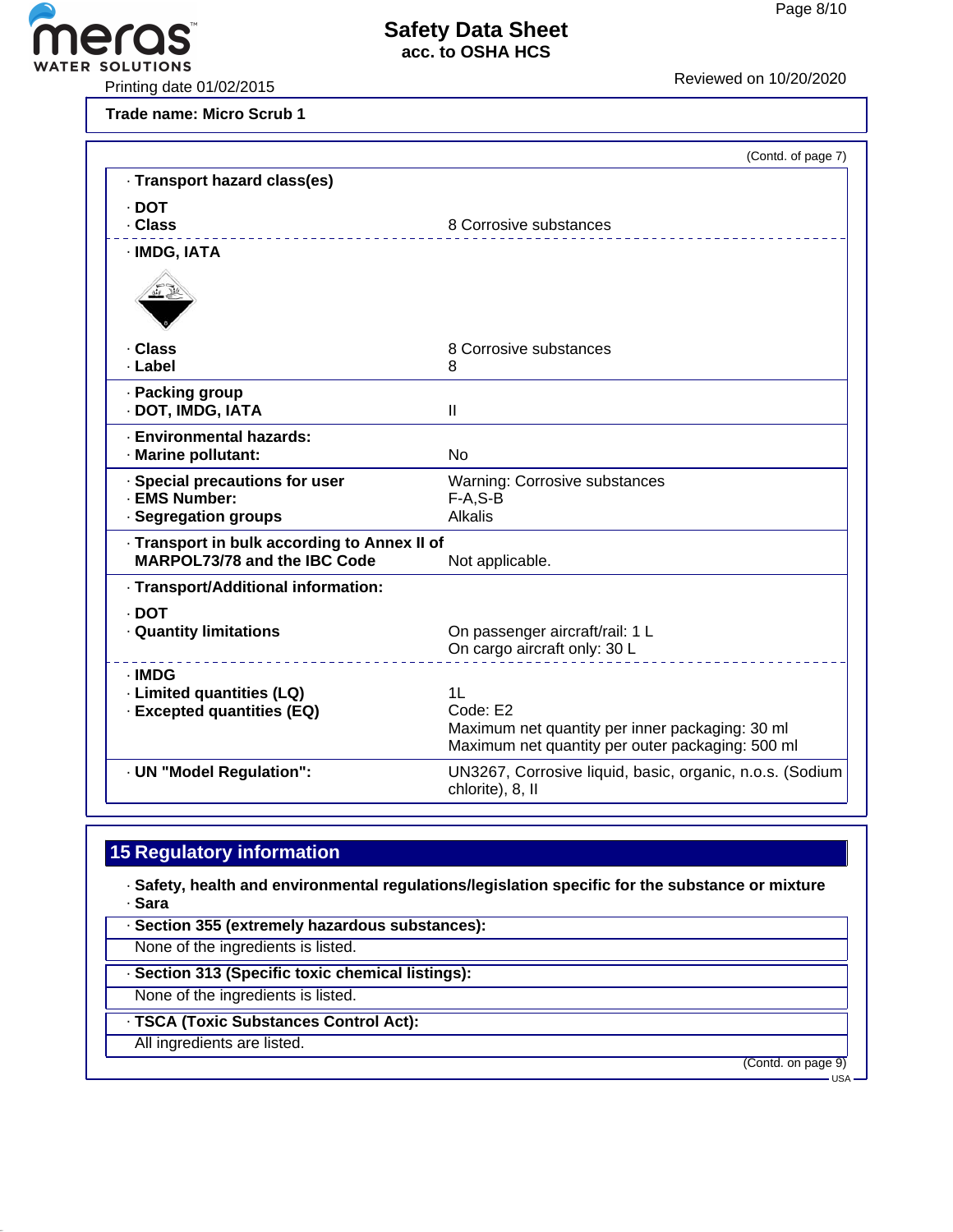Printing date 01/02/2015

**ER SOLUTIONS** 

#### **Trade name: Micro Scrub 1**

(Contd. of page 8)

| · Proposition 65                 |  |
|----------------------------------|--|
| Chemicals known to cause cancer: |  |

None of the ingredients is listed.

· **Chemicals known to cause reproductive toxicity for females:**

None of the ingredients is listed.

· **Chemicals known to cause reproductive toxicity for males:**

None of the ingredients is listed.

· **Chemicals known to cause developmental toxicity:**

None of the ingredients is listed.

#### · **Carcinogenic categories**

· **EPA (Environmental Protection Agency)**

7758-19-2 Sodium Chlorite D, CBD

· **TLV (Threshold Limit Value established by ACGIH)**

None of the ingredients is listed.

· **NIOSH-Ca (National Institute for Occupational Safety and Health)**

None of the ingredients is listed.

#### · **Product related hazard informations:**

The product has been classified and marked in accordance with directives on hazardous materials.

· **Hazard symbols:**



· **Hazard-determining components of labeling:** Sodium Chlorite

· **Risk phrases:** Explosive when dry. May cause fire. Toxic if swallowed. Causes burns. Risk of serious damage to eyes. Harmful: possible risk of irreversible effects in contact with skin.

· **Safety phrases:**

Keep container tightly closed in a cool place.

In case of contact with eyes, rinse immediately with plenty of water and seek medical advice.

Wear suitable protective clothing, gloves and eye/face protection.

This material and its container must be disposed of as hazardous waste.

· **Chemical safety assessment:** A Chemical Safety Assessment has not been carried out.

## **16 Other information**

This information is based on our present knowledge. However, this shall not constitute a guarantee for any specific product features and shall not establish a legally valid contractual relationship.

- · **Department issuing SDS:** Environment protection department.
- · **Contact:**

SDS Coordinator Meras Water Solutions

(Contd. on page 10)